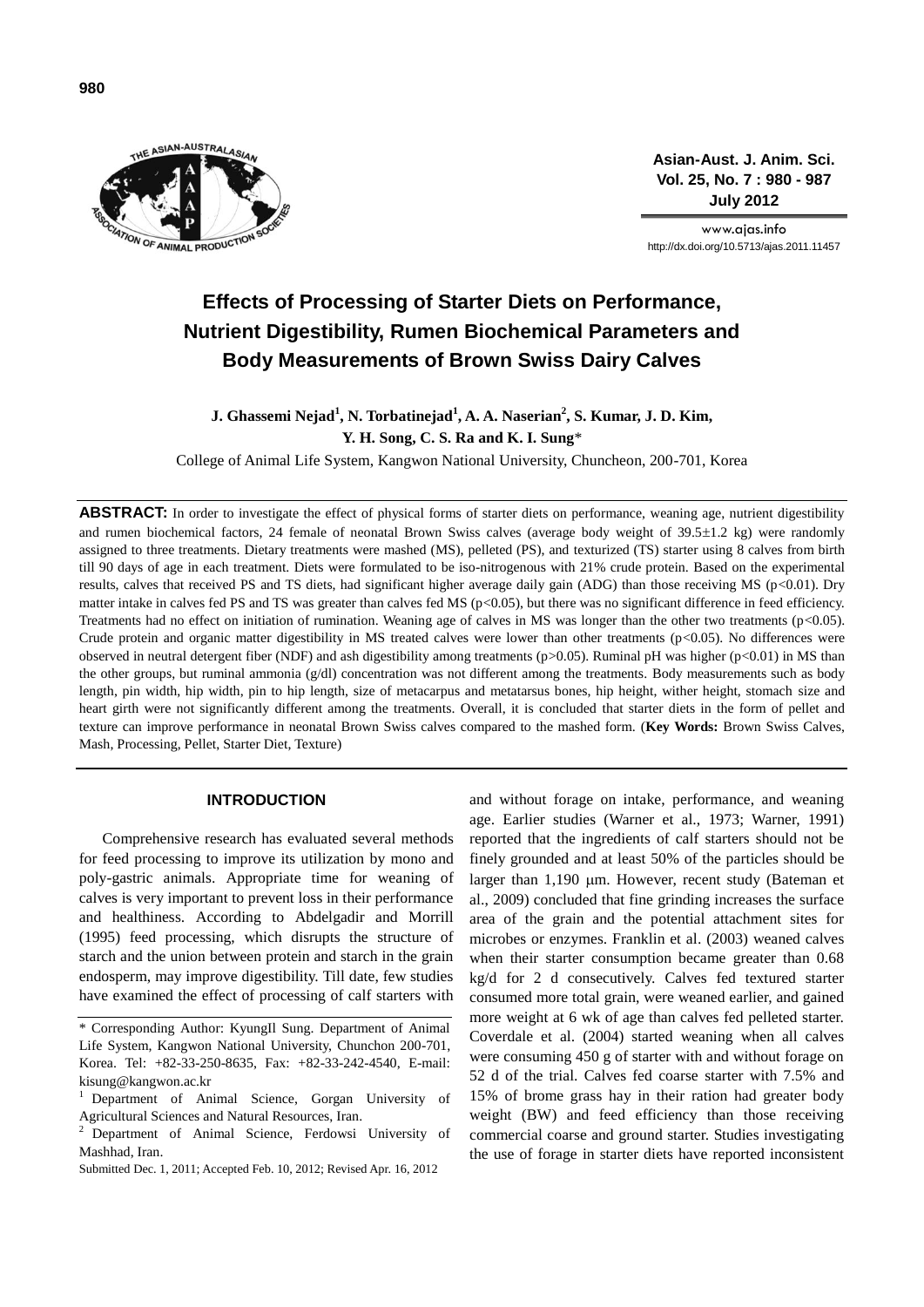results. Several researchers concluded that forage addition to the ration increases DMI (Kincaid, 1980; Thomas and Hinks, 1982; Stobo et al., 1985). However, others have seen a negative impact of forage addition on the consumption of starter diets (Hibbs et al., 1956; Whitaker et al., 1957; Leibholz, 1975). Bach et al. (2007) reported that the efficiency gain was better with a pellet diet than a mash diet and the intake was lower in the mash diet than in a pellet diet in post-weaning calves. In contrast, Beharka et al. (1998) observed that calves fed with a ground diet had higher BW than those fed with an unground diet. Ruminal pH was lower in calves fed ground diets (1 mm) than that of the ones fed unground diets (0.64 cm). Diets that are chopped or ground to fine particle sizes decrease rumen pH and cellulolytic bacteria populations. However, in Beharka et al. (1998) study the ground diet did contain 25% alfalfa hay. Owen and Larson (1986) compared intake of calves fed starter as a meal form with the same mix in pelleted form and did not find difference in starter intake or performance. Some experiments have been carried out to investigate the effects of the form of starter with or without forage of different particle sizes and to find the proper consumption of starter on weaning age, BW, DMI. However, it seems that more studies are required to find less equivocal results on performance of dairy calves. Moreover, very few studies have been conducted on Brown Swiss dairy calves. Therefore, the objective of this study was to compare the weaning age and performance of dairy Brown Swiss calves fed with mashed, pelleted, and textured starters.

## **MATERIALS AND METHODS**

Twenty-four female Brown Swiss calves with an average initial body weight of  $39.5\pm1.2$  kg were assigned to three treatments commencing from birth until 90 days of age. The treatments included mashed (particle size of 0.7

**Table 1.** Ingredients and analyzed chemical composition of starters

mm diameter, MS), pelleted (4 mm diameter, PS), and textured starters (rolled corn and barley with other ingredients in the form of pellet of 4 mm diameter, TS). The MS used was finely ground calf starter ration without forage. The PS and TS were commercial type of starters without forage. All starters were processed using steam and 75 to 80C temperature. Calves were weighed and assigned to treatments 3 days after birth and the ration used in this trial was according to NRC requirements for dairy animals (2001) as shown in Table 1. Based on common on-farm procedures, all calves received milk at 10 percent of initial body weight till weaning age. For the first 3 days they received colostrum at 10 percent of initial body weight. Calves were housed in individual hutches  $(1.2 \times 2.4$  m individual pens) bedded with a pad. Water was available *ad libitum*.

All starters were formulated to be iso-nitrogenous with 21% CP. Chemical composition of the starters is shown in Table 1. Starter intake was determined daily, and body weights were recorded every 2 wks, for period 1 (0 to 15 d), period 2 (15 to 30 d), period 3 (30 to 45 d), period 4 (45 to 60 d), period 5 (60 to 75 d), and period 6 (75 to 90 d). Weaning occurred according to starter intake by individual calves (consumed 0.9 kg of starter/day for 3 days, consecutively). Mean age at weaning was 52.17, 43.0, and 41.33 d for calves fed MS, PS, and TS, respectively.

#### **Sample collection and analysis**

Rumen fluid samples were collected via a stomach tube at 11 AM every 2 wks at day 15, 30, 45, 60, 75, and 90 of the study. After measuring ruminal fluid pH, fluid was strained and immediately frozen using dry ice and stored  $(-20^{\circ}C)$  until further analysis for NH<sub>4</sub>-N. Body weight gains were measured every two wks. Amount of starter and milk consumption offered and refused were recorded daily. Feed and fecal samples were collected for 5 days after weaning

| Ingredients                | Percent $(\%)$ | Nutrients (% of DM)     | Mash starter | Pellet starter | Texture starter | SE   |
|----------------------------|----------------|-------------------------|--------------|----------------|-----------------|------|
| Corn                       | 25             | Dry matter              | 91.0         | 91.5           | 89.9            | 1.56 |
| Barley                     | 23             | Crude protein           | 20.5         | 21.4           | 21.1            | 1.16 |
| Soybean meal               | 20             | Acid detergent fibre    | 6.4          | 6.2            | 6.1             | 1.01 |
| Cotton seed meal           | 14             | Neutral detergent fibre | 13.5         | 13.3           | 13.1            | 1.20 |
| Fish meal                  | 2              | Calcium                 | 1.3          | 1.32           | 1.2             | 0.15 |
| Molasses                   | 5              | Phosphorous             | 0.81         | 0.76           | 0.83            | 0.08 |
| Wheat bran                 | 7.4            | Organic matter          | 91.2         | 91.7           | 92.1            | 1.07 |
| Sodium bicarbonate         | 0.05           | $ME^* (Mcal/kg)$        | 2.45         | 2.51           | 2.53            | 0.11 |
| Calcium carbonate          | 1.3            |                         |              |                |                 |      |
| Calcium phosphate          | 0.3            |                         |              |                |                 |      |
| Magnesium oxide            | 0.2            |                         |              |                |                 |      |
| Mineral-vitamin supplement |                |                         |              |                |                 |      |
| Salt                       | 0.3            |                         |              |                |                 |      |

\* Metabolizable energy.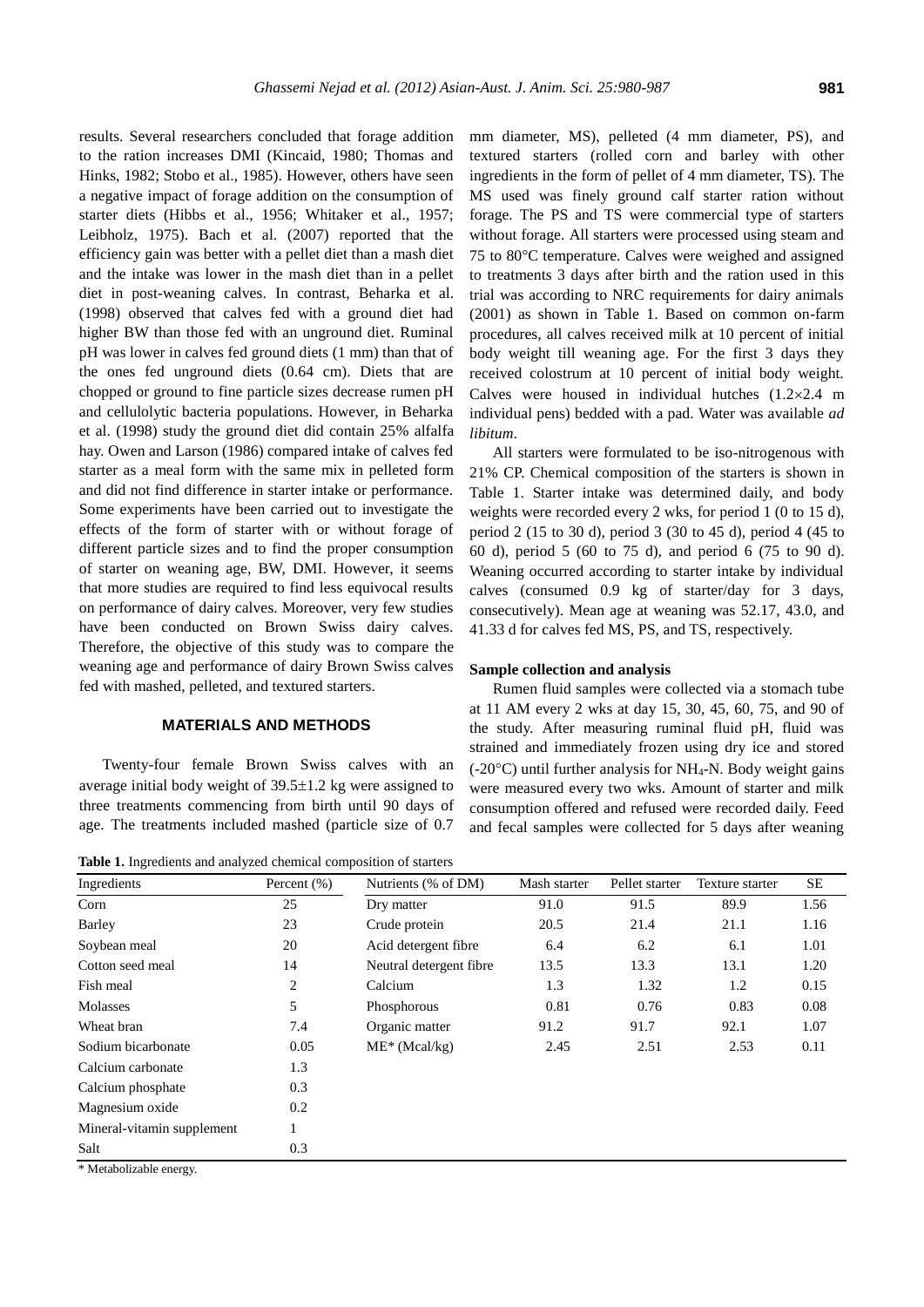

**Figure 1.** Average daily gain in calves fed three forms of starters. Data points with different letters differ significantly (p<0.05). p values for treatment, time and treatment $\times$ time were 0.0026, <0.0001, and 0.1006, respectively.

for evaluating nutrient digestibility (AOAC, 1990). The rest of feed was collected and weighed every day at 8 AM in the morning for each calf separately for 5 days. All feces were collected and weighed at 8:30 AM during these 5 days after weaning. Then all the feed samples for each calf were mixed together, sample was taken and stored  $(-20^{\circ}C)$  for further analysis. The fecal collections for each calf were also mixed together and a sample stored at -20 $^{\circ}$ C for later analysis.

Body measurements of each calf including body length, pin width, hip width, pin to hip length, metacarpus size, metatarsus size, hip height, wither height, stomach size and heart girth measured with calipers every two wks. Initiation of rumination was recorded by watching calves every day.

#### **Statistical analysis**

Data for intake, growth, nutrients digestibility, and rumen biochemical parameters were analyzed in a completely randomized design. A repeated measures analysis was conducted by using the MIXED procedure of SAS (SAS Institute, 1999) and the means were compared for significance by Tukey's test (Snedecor and Cochran, 1967) at p<0.05. Initial body weight as a covariate was included in the model when appropriate but was removed from the model when not significant. The statistical model used for analyses was:

$$
Y_{ijkl}=\mu{+}\alpha_i{+}d_{ij}{+}W_k{+}T_l{+}(\alpha T)_{il}{+}e_{ijkl}
$$

Where,  $Y_{ijkl}$  = the observation for trait,  $\mu$  = overall mean,  $\alpha_i$  = the effect of treatment,  $d_{ij}$  = random effect of treatment×animal,  $W_k$  = initial body weight,  $T_1$  = the effect of time,  $(\alpha T)_{il}$  = interaction of treatment×time, and e<sub>ijkl</sub> = the residual effect.

Variance and covariance assumption structures (AR(1), UN, CS, etc) were tested, then AR(1) as the best covariance structure for final analysis was selected.

# **RESULTS AND DISCUSSION**

## **Effects of treatments on average daily gain**

Average daily gain (ADG) for the whole period was affected by treatments  $(p<0.01)$  and a significant increase in calves fed with the PS and TS diets in comparison with MS (Figure 1) was observed. No difference was noticed in ADG in all the treatments prior to weaning (as weaning occurred in period 3 to 4 for all treatments). In accordance with our results previous reports (Church, 1986), have shown that starter ingredient composition, processing of diet and changing the particle size can affect some production traits and performance of animals. Furthermore, the organic matter and crude protein digestibility in calves fed with PS and TS were higher than MS (Table 2). Calves fed with TS and PS consumed more DMI and gained more weight compared to calves receiving MS. Lassiter et al. (1955), Gardner (1967), and Kertz et al. (1979) all have reported that calves consume less starter of fine particle size than of large particle size.

There are research articles that compared form and particle size of starters for calves (Franklin et al., 2003; Coverdale et al., 2004; Bach et al., 2007; Porter et al., 2007)

**Table 2.** Nutrients digestibility comparison of calves fed three forms of starters<sup>1</sup>

| <b>Nutrients</b> | <b>Treatments</b> |                    |                | SЕ   |
|------------------|-------------------|--------------------|----------------|------|
| (% )             | MS                | PS                 | TS             |      |
| DM               | $75.0^{\rm b}$    | $81.1^{ab}$        | $82.1^a$       | 1.82 |
| CP               | $68.1^{b}$        | $72.2^a$           | $72.6^{\circ}$ | 0.81 |
| <b>OM</b>        | $78.6^{b}$        | 85.0 <sup>a</sup>  | $86.6^a$       | 1.62 |
| <b>ADF</b>       | $39.5^{\text{a}}$ | 35.6 <sup>ab</sup> | $33.3^{b}$     | 1.42 |
| <b>NDF</b>       | 45.6              | 41.8               | 40.6           | 1.41 |

<sup>1</sup> Values with different superscripts in the same row differ significantly  $(p<0.05)$ .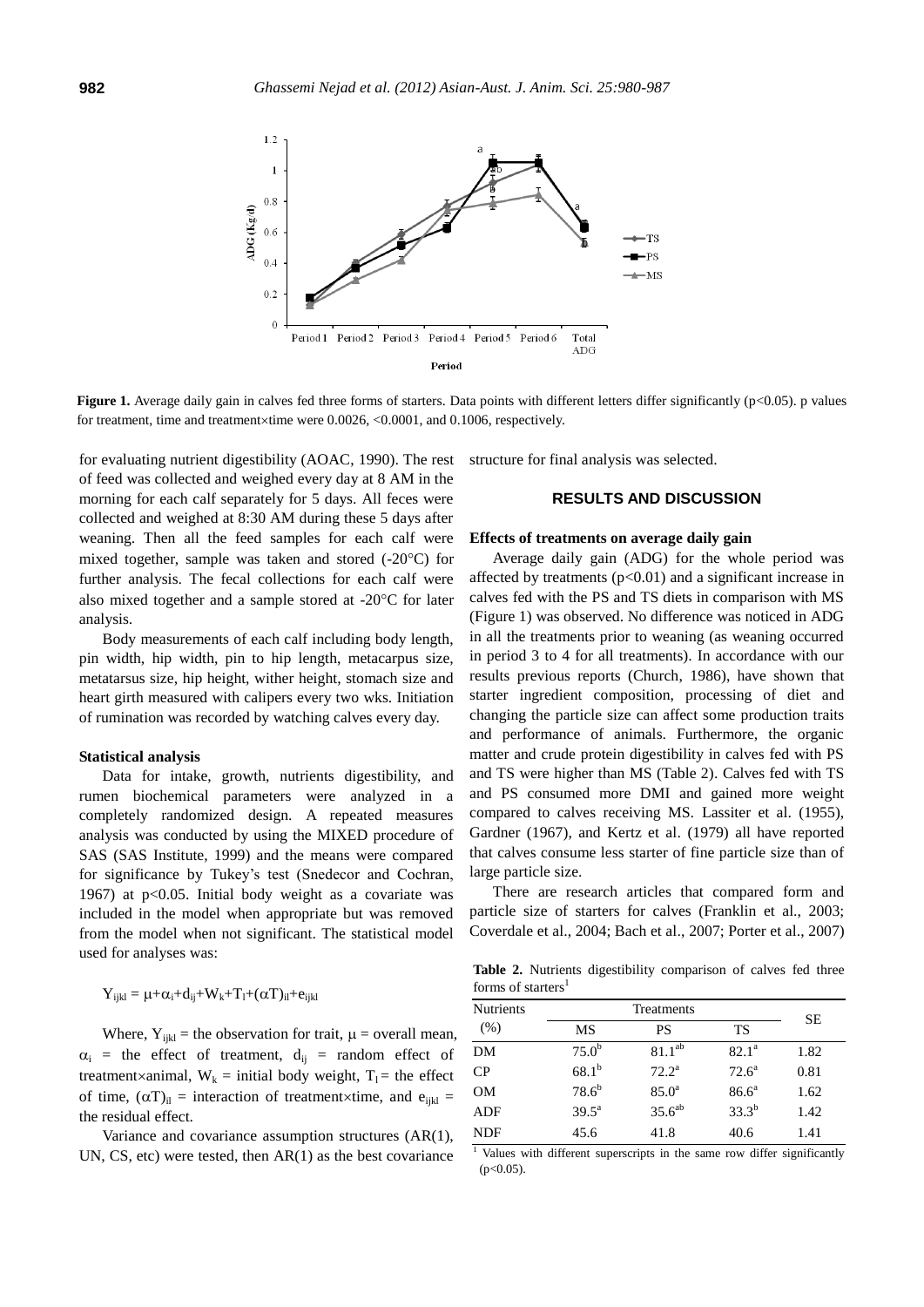

**Figure 2.** Dry matter intake in calves fed three forms of starters. Data points with different letters differ significantly ( $p<0.05$ ). p values for treatment, time and treatment×time were 0.04018, <0.0001, and 0.1016, respectively.

and each of these can be criticized for various reasons that confounded interpretation of their results. Franklin et al. (2003) reported less pre-weaning starter intake and ADG in calves fed pelleted starter; however, starters were not equal in CP, additives, molasses, protein sources, and several other ingredients and nutrients. Bach et al. (2007) fed pelleted or coarse mash to calves and reported better efficiency of gain but lower starter intake with a pelleted diet in post-weaning than mash starter. However, Kertz (2007) criticized the study for not discussing the impact of bedding consumption by the calves fed with pelleted diet. Porter et al. (2007) reported greater ADG in neonatal calves fed a coarse meal diet compared to a fine ground diet that had been pelleted.

Chester-Jones and Ziegler (1994) investigated effects of whole, pelleted and rolled corn grain on performance of beef steers and indicated that whole and pelleted corn grain increases steer performance during the growth period. Coverdale et al. (2004) reported a greater increase in weight after weaning in calves fed with a coarse starter than those fed with a ground starter. These results conflict with those observed by Beharka et al. (1998) who observed greater BW in calves fed a ground diet offered in restricted amounts versus an unground diet of identical composition.

#### **Effects of treatments on DMI and FE**

There were significant differences among calves offered diets PS, TS and MS in dry matter intake (DMI) over the entire trial ( $p<0.05$ ). Mean total DMI was 68.14, 79.61, and 89 kg (SE = 3.04) for calves fed MS, PS, and TS, respectively. In addition, as shown in Figure 2 in period 2 and 4, the mean DMI illustrated some differences between treatments. However, there were no differences in feed efficiency (FE) prior to and after weaning whereas the total FE was 2.77, 2.48, and 2.53±0.41 in MS, PS and TS, respectively.

Franklin et al. (2003) reported that the total DMI in a group of calves fed with textured starter was higher than ground starter or pelleted starter but they indicated that this difference might be explained by an earlier weaning age in the texture starter treatment. Furthermore, CP in the textured starter was higher than the others in their study. Because of these two reasons calves in the textured treatment consumed more DMI than the other treatments. Rooney and Pflugfelder (1986) indicated that feed in the form of ground particles (fine particle size) causes more dust and can decrease feed intake. Similarly, we found a lower feed intake in the MS treatment than TS and PS because it was finely ground (Figure 2).

Grimson et al. (1987) and Mathison et al. (1997) reported no difference in FE in steer fed with rolled and moisten barley compared to those fed with ground barley. Porter et al. (2007) reported a greater starter intake in neonatal calves fed a coarse meal diet compared to a fine ground diet that had been pelleted.

Moreover, our results of FE are accordance with the results of Coverdale et al. (2004) and Samanta et al. (2003). They both reported that there were no significant decreases in FE in calves and goats fed with coarse starter and blocked feed during and at the end of the trials, respectively.

# **Effect of treatments on rumen fluid**

Significant effects in pH were observed in period 4, and 6 of the study (Figure 3). During period 4 rumen pH was significantly lower in calves that received PS or TS starter than in calves that received MS ( $p<0.01$ ) while there was no difference in calves fed with TS or PS. In period 6 calves fed with TS showed a lower pH  $(p<0.01)$  than calves fed with MS and there were no significant difference between calves in PS and MS. Moreover, no difference was found between calves fed with PS and TS (Figure 3).

During period 5 rumen ammonia-N was significantly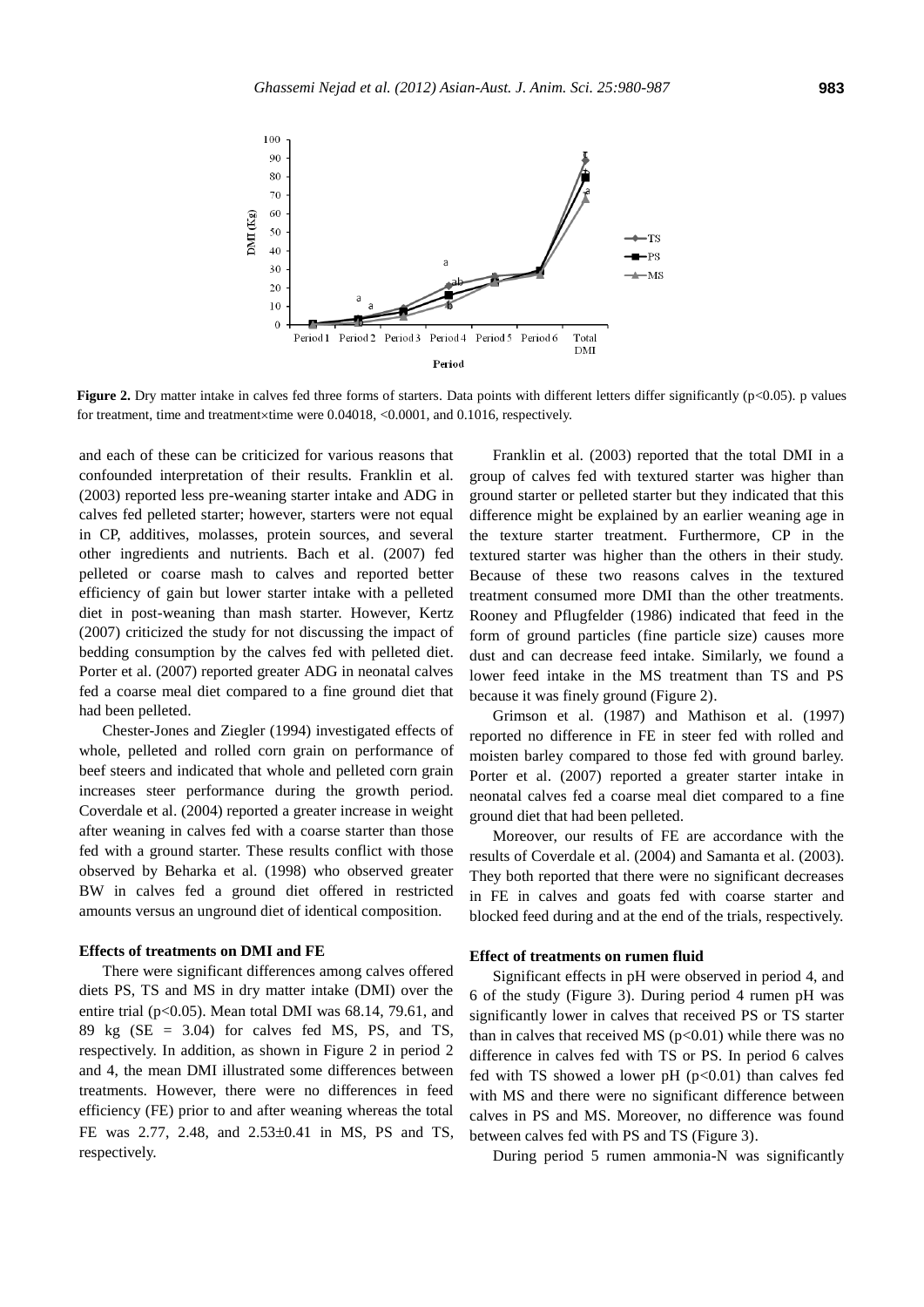

**Figure 3.** Rumen fluid pH in calves fed three forms of starters. Bars with different letters differ significantly (p<0.05). p values for treatment, time and treatment $\times$ time were 0.0003, 0.0673, and 0.2462, respectively.

higher  $(p<0.05)$  in the MS group, while there was no difference between the TS and PS groups. There were no differences between treatments during the other periods (Figure 4). Larger particle size increases ruminal salivary flow through greater initial mastication and subsequent rumination in mature and immature ruminants and more urea released through saliva can cause this increase in NH4-N (Hibbs et al., 1956; Beauchemin et al., 2001). Furthermore, increasing starch digestibility by increasing processing level may be advantageous in neonatal calf growth.

Higher rumen pH in calves fed MS may indicate a moderate buffering effect of unprocessed grains when concentrates are fed in high proportion. Similar processing effects on rumen pH were reported by Murphy et al. (1994) who found a decreased ruminal pH in feedlot steers fed diets containing dry-rolled corn. Conversely, a possible negative relationship between processing level and rumen pH may decrease rumen development or epithelial absorptive ability (Bull et al., 1965; Hinders and Owen,

1965; Anderson et al., 1982). Different corn processing levels can be found in commercially available calf starters. However, adult ruminants, especially lactating cows, typically receive diets containing forage and/or rumen buffers, possibly hiding any effect of grain processing on rumen pH. On the contrary, calves in the current study did not receive forages in their diets similar to the experiment of Franklin et al. (2003); therefore, feed materials entering the rumen are primarily consisting of rapidly degradable concentrates. There are not many differences in rumen pH in the current study.

Crocker et al. (1998) reported rumen ammonia-N decreased as steam flaked corn replaced dry-rolled corn. They attributed this effect to increase microbial utilization of available ammonia-N. In addition, others have reported a tendency for decreasing rumen ammonia-N as starch degradability increases (Russell et al., 1983; Aldrich et al., 1993; Knowlton et al., 1998). Conversely, Joy et al. (1997) and Murphy et al. (1994) found no influence of grain processing on rumen ammonia-N concentrations when



**Figure 4.** Rumen fluid ammonia-N in calves fed three forms of starters. p values for treatment, time and treatment×time were 0.0676, <0.0001, and 0.5734, respectively.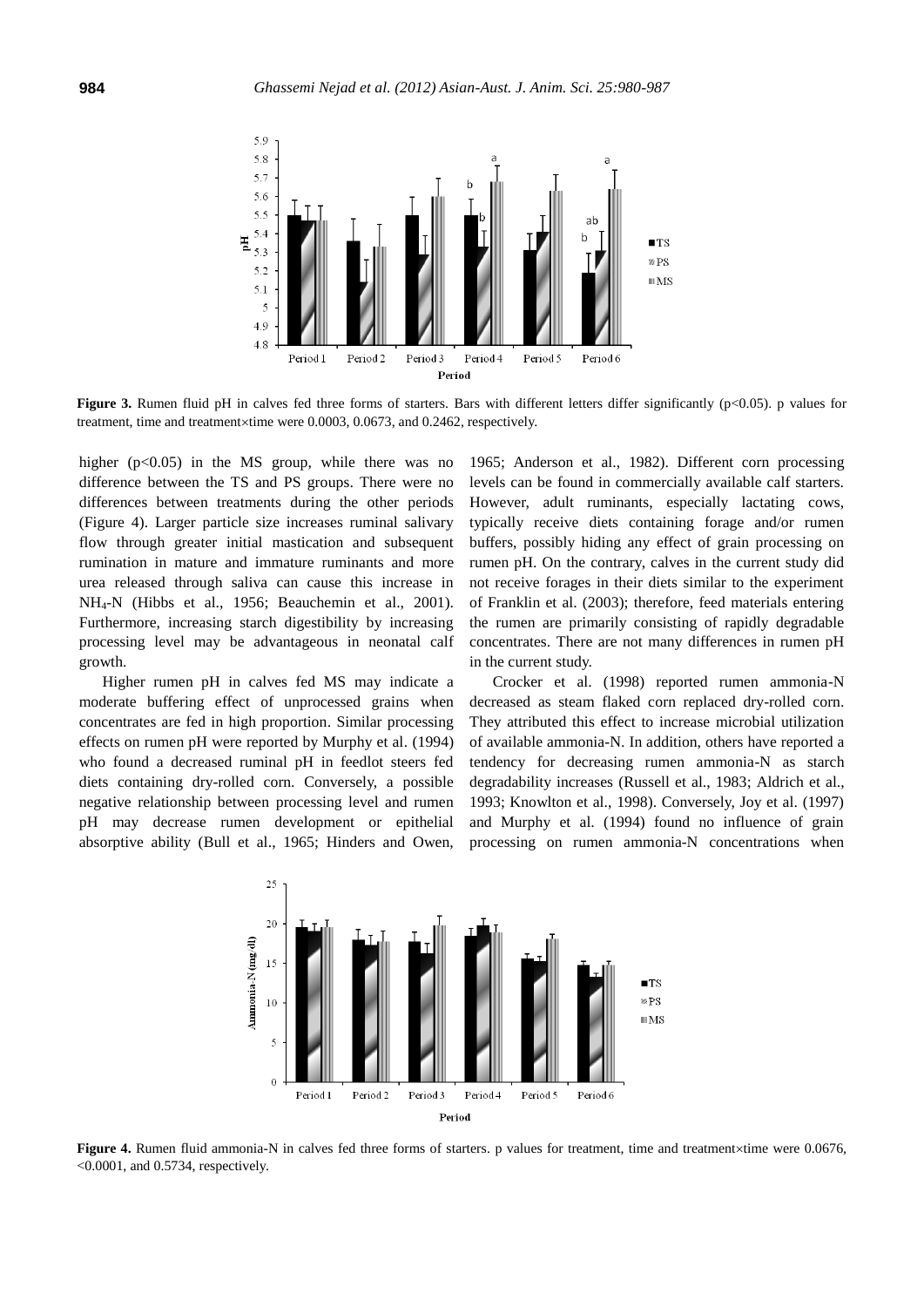compared with steam-flaked, dry-rolled, and whole corn in mature ruminants. Rumen ammonia-N did appear to decrease as starter intake increased in our study. This indicates ruminal microbial proliferation and increasing utilization of ammonia-N for microbial protein synthesis (MCP). However, microbial counts were not conducted in the current study.

## **Apparent nutrients digestibility**

Means of apparent nutrients digestibility (%) including DM, CP, OM, ADF, and NDF are presented in Table 2. Dry matter (DM) digestibility in calves that received MS was lower than TS treatment  $(p<0.05)$  but no differences were observed between TS and PS treatments. Crude protein (CP) digestibility in the MS treatment was lower than the other two treatments  $(p<0.05)$  but there was no significant difference between PS and TS treatments. As with CP, similar results were observed for organic matter digestibility (OM). There were no significant differences between treatments for NDF digestibility.

Changes in the rumen environment have been reported due to altered physical and chemical characteristics of processed grains and concomitant changes in digestibility (Lesmeister and Heinrichs, 2005). Cereal grains are often processed before feeding to increase digestion of the starch and other nutrients. Steam flaking and roasting gelatinizes the starch of corn, thus increasing the ability of microbes and enzymes to hydrolyze the starch granule. Fine grinding increases the surface area of the grain, thus increasing the potential attachment sites for microbes or enzymes. However, reports on improvement in calf growth are limited when processed grains are fed (Bateman et al., 2009).

Differences in DM or OM digestibilities with different processing methods have also been reported. Yu et al. (1998) indicated that there was a decrease in dietary OM digestibility with differently processed corn, in the order of steam-rolled, finely ground, dry-rolled, with steam-flaked having the lowest dietary OM digestibility. Murphy et al. (1994) indicated that dry rolling corn increased DM and OM digestibility over whole corn when the intake was limited. Additionally, others have reported that the processing method did not influence DM digestibility (Joy et al., 1997; Crocker et al., 1998). Our results are in parallel with the study of Bradshow et al. (1996) that indicated higher digestibility of barley by introducing moisture into the grain processing when it was fed to beef steers. Lower value of NDF and ADF digestibilities can be explained by the increase in DMI of PS and TS.

# **Effects of treatments on weaning age, initiation of rumination and body measurements**

Initiation of rumination was first in calves fed with MS and last in PS, however these differences were not

**Table 3.** Initiation of rumination and weaning age in calves fed three forms of starters<sup>1</sup>

| Item $(d)$                  |                | SЕ         |            |      |  |
|-----------------------------|----------------|------------|------------|------|--|
|                             | MS             | PS         | TS         |      |  |
| Initiation of<br>rumination | 24.0           | 20.8       | 22.6       | 2.04 |  |
| Weaning age                 | $52.1^{\rm a}$ | $43.0^{b}$ | $41.3^{b}$ | 2.51 |  |

Values with different superscripts in the same row differ significantly  $(n<0.05)$ .

significant (Table 3). Delay in the initiation of rumination in calves fed with PS may be because the calves naturally tended to prefer coarse starter compared to ground starter. Porter et al. (2007) reported an earlier time of rumination in neonatal calves fed with coarse meal diet versus a fine ground diet that had been pelleted.

Weaning age in calves fed with TS and PS was lower than the ones fed with MS (almost 10 to 11 days earlier). A decrease in weaning age has many advantages such as reducing milk consumption and decreasing labor and ration costs. Reduction in weaning age is the aim of most studies on calves and lambs. Weaning age can be lowered due to the effects of the physical form of PS and TS leading to a higher DMI and thus gaining more weight. Franklin et al. (2003) found similar results on the difference of weaning age in calves fed with TS compared to calves fed with PS, but they found no differences between calves fed with MS and PS. Coverdale et al. (2004) reported no differences in weaning age between calves fed with different kinds of starter. Porter et al. (2007) reported earlier initiation of rumination in neonatal calves fed coarse meal diet compared to a fine ground diet that had been pelleted. Body measurements including body length, pin width, hip width, pin to hip length, metacarpus size, metatarsus size, hip height, wither height, stomach size and heart girth were not significantly different among treatments (Table 4). These results were very similar to the results of the Bateman et al. (2009) that found no differences in hip width during days 0

**Table 4.** Body measurements of calves fed on three forms of starters(in cm)

| Body              | <b>Treatments</b> |      |      | SE  |
|-------------------|-------------------|------|------|-----|
| measurements      | МS                | PS   | TS   |     |
| Body length       | 20.2              | 22.4 | 21.2 | 2.0 |
| Heart girth       | 21.0              | 23.2 | 22.2 | 1.0 |
| Metacarpus size   | 1.8               | 1.8  | 2.2  | 0.2 |
| Metatarsus size   | 1.9               | 1.5  | 1.8  | 0.3 |
| Wither height     | 15.4              | 15.5 | 14.2 | 1.1 |
| Hip height        | 15.7              | 16.2 | 14.0 | 1.3 |
| Hip width         | 7.3               | 8.2  | 8.3  | 0.9 |
| Pin width         | 1.9               | 2.3  | 2.0  | 0.2 |
| Pin to hip length | 8.0               | 8.3  | 7.9  | 0.9 |
| Stomach size      | 35.6              | 40.3 | 38.1 | 3.8 |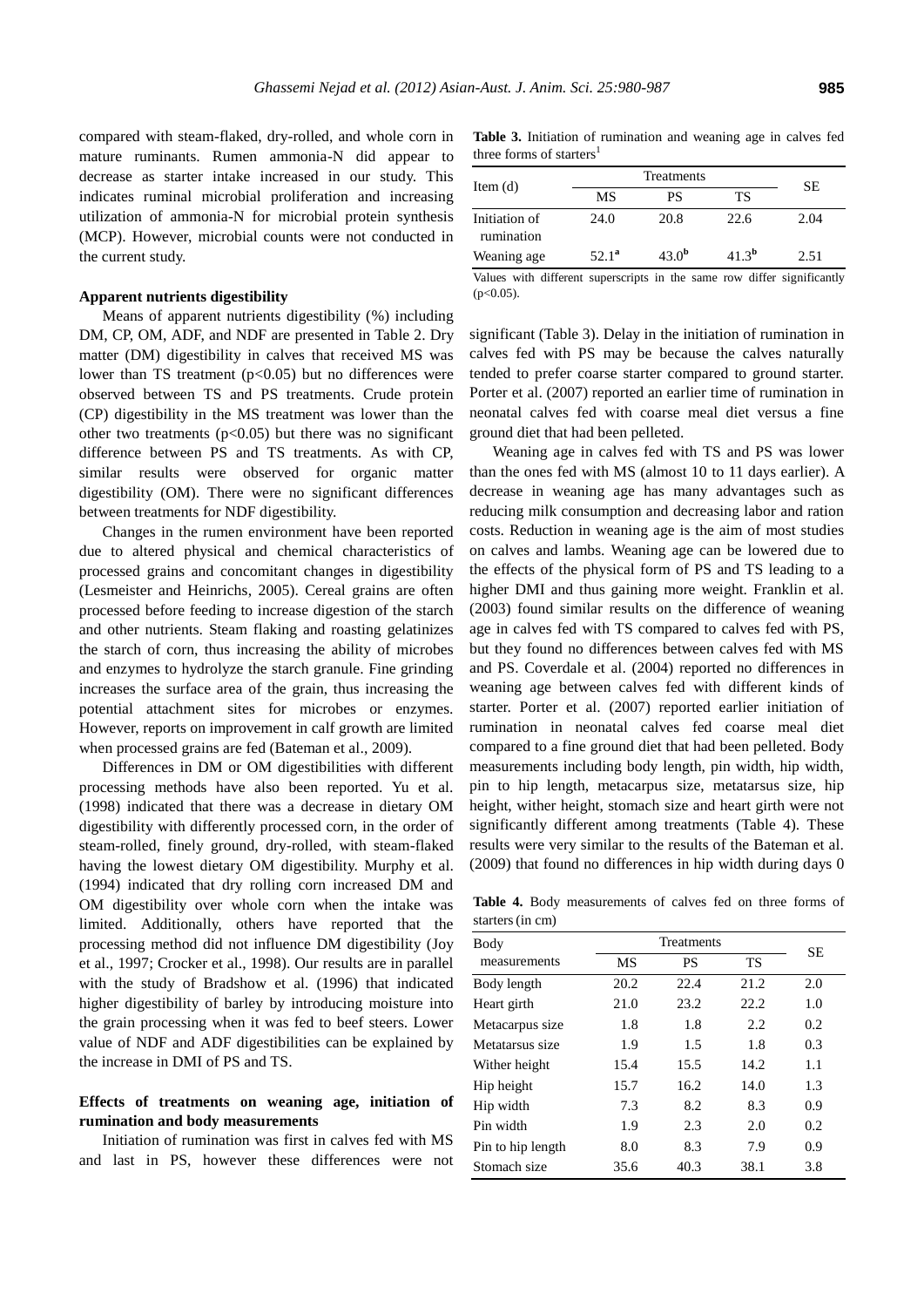to 28, 28 to 56, and 0 to 56 in calves fed with PS, TS and grounded starter.

## **CONCLUSIONS**

This study illustrates that the form of the diet offered regarding different particle sizes may influence intake and growth of calves. It is concluded that the physical form of starter can affect calves performance; however, starter diet in the form of pellet and texture can improve performance in neonatal Brown Swiss calves compared to those on a mash diet.

#### **ACKNOWLEDGEMENTS**

The authors thank Rooholla Musavi, Behnam Saremi and Alireza Foroughi for the assistance in the farm and the laboratory.

## **REFERENCES**

- Abdelgadir, I. E. O. and J. L. Morrill. 1995. Effect of processing sorghum grain on dairy calf performance. J. Dairy Sci. 78:2040-2046.
- Aldrich, J. M., L. D. Muller, G. A. Varga and L. C. Griel Jr. 1993. Nonstructural carbohydrate and protein effects on rumen fermentation, nutrient flow, and performance of dairy cows. J. Dairy Sci. 76:1091-1105.
- Anderson, M. J., M. Khoyloo and J. L. Walters. 1982. Effect of feeding whole cottonseed on intake, body weight, and reticulorumen development of young Holstein calves. J. Dairy Sci. 65:764-772.
- Association of Official Analytical Chemists (AOAC). 1990. 13th edition. Pubic. By AOAC, P.O.B. Box 54, Washington, DC, USA.
- Bach, A., A. Gimenez, J. L. Juaristi and J. Ahedo. 2007. Effects of physical form of a starter for dairy replacement calves on feed intake and performance. J. Dairy Sci. 90:3028-3033.
- Bateman, H. G., T. M. Hill, J. M. Aldrich and R. L. Schlotterbeck. 2009. Effects of corn processing, particle size, and diet form on performance of calves in bedded pens. J. Dairy Sci. 92:782- 789.
- Beauchemin, K. A., W. Z., Yang and L. M. Rode. 2001. Effects of barley grain processing on the site and extent of digestion of beef feedlot finishing diets. J. Anim. Sci. 79:1925-1936.
- Beharka, A. A., T. G. Nagaraja, J. L. Morrill, G. A. Kennedy and R. D. Klemm. 1998. Effects of form of the diet on anatomical, microbial, and fermentative development of the rumen of neonatal calves. J. Dairy Sci. 81:1946-1955.
- Bradshow, W. L., D. D. Hinman, R. C. Bull, D. O. Everson and S. J. Sorensen. 1996. Effects of barley variety and processing methods on feedlot steer performance and carcass characteristics. J. Anim. Sci. 74:18-24.
- Bull, L. S., L. J. Bush, J. D. Friend, B. Harris Jr. and E. W. Jones. 1965. Incidence of ruminal parakeratosis in calves fed different rations and its relation to volatile fatty acid absorption. J. Dairy Sci. 48:1459-1466.
- Chester-Jones, H. and D. M. Ziegler. 1994. Feeding whole or rolled corn with pelleted supplement to Holstein steers from weaning to 190 Kilograms. J. Dairy Sci. 74:1765-1771.
- Church, D. C. 1986. Livestock feeds and feeding, second edition, Prentice Hall, Inc. Englewood Cliffs, New Jersey. p. 549.
- Coverdale, J. A., H. D. Tyler, J. D. Quigley and J. A. Brumm. 2004. Effect of various levels of forage and form of diet on rumen development and growth in calves. J. Dairy Sci. 87:2554-2562.
- Crocker, L. M., E. J. DePeters, J. G. Fadel, H. Perez-Monti, S. J. Taylor, J. A. Wyckoff and R. A. Zinn. 1998. Influence of processed corn grain in diets of dairy cows on digestion of nutrients and milk composition. J. Dairy Sci. 81:2394-2407.
- Franklin, S. T., D. M. Amaral-Phillips, J. A. Jackson and A. A. Campbell. 2003. Health and performance of Holstein calves that suckled or were hand-fed colostrum and were fed one of three physical forms of starter. J. Dairy Sci. 86:2145-2150.
- Gardner, R. W. 1967. Acceptability and nutritional response comparisons between calf starters. J. Dairy Sci. 50:729-734.
- Grimson, R. E., R. D. Wiesenberger, J. A. Basarab and R. P. Stillborn. 1987. Effects of barley volume weight and processing method on feedlot performance of finishing steers. Can. J. Anim. Sci. 67:43-53.
- Hibbs, J. W., H. R. Conrad, W. D. Pounden and N. Frank. 1956. Ahigh roughage system for raising calves based on early development of rumen function. VI. Influence of hay to grain ration on calf performance, rumen development, and certain blood changes. J. Dairy Sci. 39:171-179.
- Hinders, R. G. and F. G. Owen. 1965. Relation of ruminal parakeratosis development to volatile fatty acid absorption. J. Dairy Sci. 48:1069-1073.
- Joy, M. T., E. J. DePeters, J. G. Fadel and R. A. Zinn. 1997. Effects of corn processing on the site and extent of digestion in lactating cows. J. Dairy Sci. 80:2087-2097.
- Kertz, A. F. 2007. Letter to the editor: Pelleted calf starter with straw access can confound results: A comment on Bach et al. (2007). J. Dairy Sci. 90:4924.
- Kertz, A. F., L. R. Prewitt and J. P. Everett Jr. 1979. An early weaning calf program: Summarization and review. J. Dairy Sci. 62:1835-1843.
- Kincaid, R. L. 1980. Alternate methods of feeding alfalfa to calves. J. Dairy Sci. 63:91-94.
- Knowlton, K. F., B. P. Glenn and R. A. Erdman. 1998. Performance, ruminal fermentation, and site of starch digestion in early lactation cows fed corn grain harvested and processed differently. J. Dairy Sci. 81:1972-1984.
- Lassiter, C. A., T. W. Denton, L. D. Brown and J. W. Rust. 1955. The nutritional merits of pelleting calf starters. J. Dairy Sci. 38:1242-1245.
- Leibholz, J. 1975. Ground roughage in the diet of the earlyweaned calf. Anim. Prod. 20:93-100.
- Lesmeister, K. B. and A. J. Heinrichs. 2005. Effects of adding extra molasses to a texturized calf starter on rumen development, growth characteristics, and blood parameters in neonatal dairy calves. J. Dairy Sci. 88:411-418.
- Mathison, G. W., R. Hironka, B. K. Kerrigan, I. Vlach, I. P. Milligan and R. D. Weisengurger. 1997. Rate of starch degradation, apparent digestibility and rate and efficiency of steer gain as influenced by barley grain volume weight and processing method. Can. J. Anim. Sci. 71:867-878.